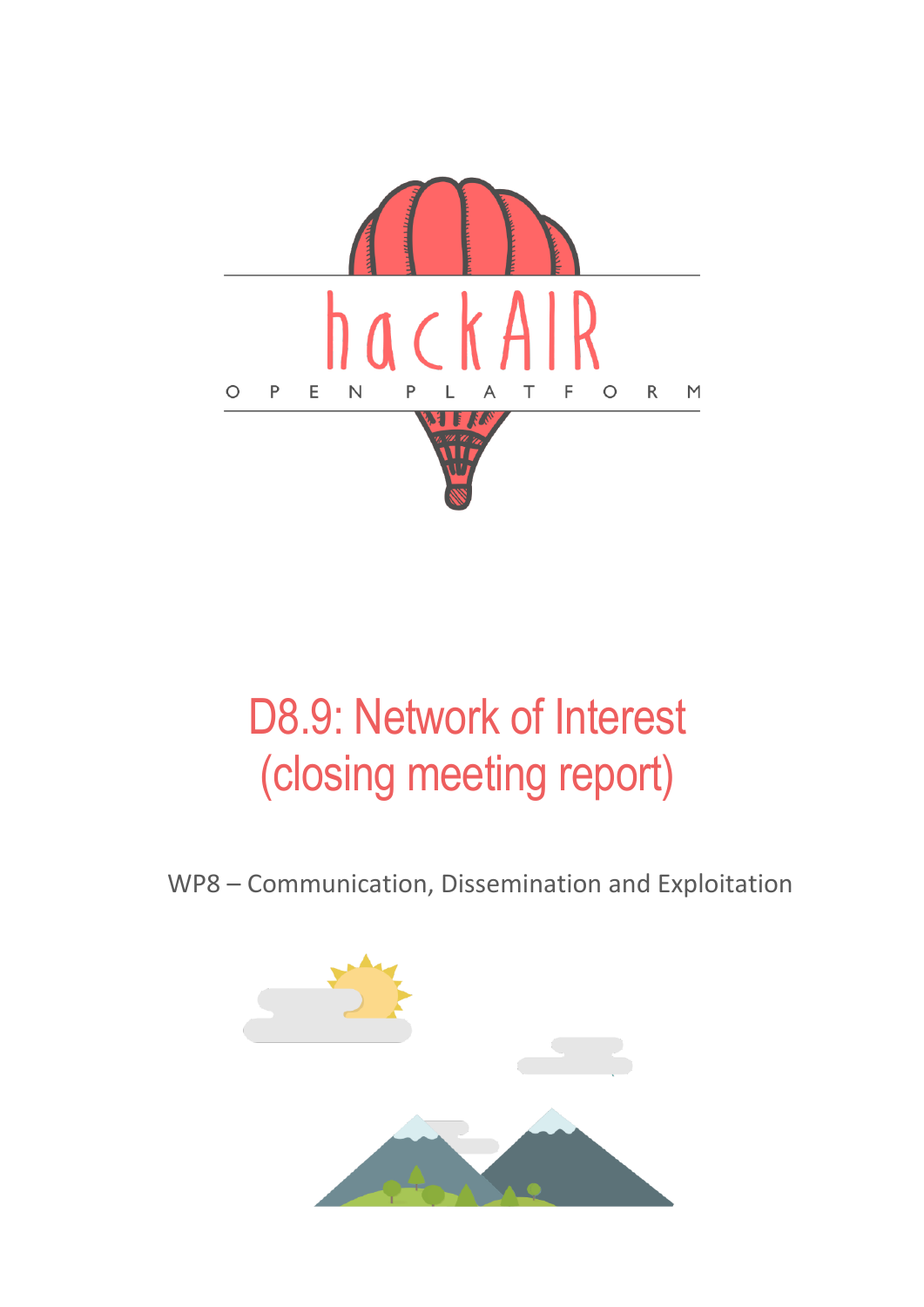| <b>Grant Agreement Number</b> | 688363                                                  | Acronym |                         | hackAIR |                  |
|-------------------------------|---------------------------------------------------------|---------|-------------------------|---------|------------------|
| <b>Full Title</b>             | Collective awareness platform for outdoor air pollution |         |                         |         |                  |
| <b>Start Date</b>             | $1st$ January 2016                                      |         | Duration                |         | 36 months        |
| <b>Project URL</b>            | www.hackAIR.eu                                          |         |                         |         |                  |
| Deliverable                   | D8.9 – Network of Interest (closing meeting report)     |         |                         |         |                  |
| <b>Work Package</b>           | WP8 - Communication, Dissemination and Exploitation     |         |                         |         |                  |
| Date of Delivery              | Contractual                                             |         | 31 December 2018 Actual |         | 27 December 2018 |
| <b>Nature</b>                 | Report                                                  |         | Dissemination Level     |         | Public           |
| Lead Beneficiary              | <b>BUND</b>                                             |         |                         |         |                  |
| <b>Responsible Author</b>     | Arne Fellermann                                         |         |                         |         |                  |
| <b>Contributions from</b>     | ON: SUBJECT, NILU, DRAXIS                               |         |                         |         |                  |

#### **Document Information**

#### **Document History**

| Version | <b>Issue Date</b> | <b>Stage</b> | <b>Description</b>     | Contributor                            |
|---------|-------------------|--------------|------------------------|----------------------------------------|
| 0.1     | 12/12/2018        | <b>Draft</b> | Draft for consultation | <b>BUND</b>                            |
| 0.2     | 20/12/2018        | Draft        | Draft for consultation | BUND, NILU, ON:SUBJECT,<br>DRAXIS, VUB |
| 1.0     | 27/12/2018        | Final        | <b>Final Report</b>    | BUND, NILU, ON:SUBJECT,<br>DRAXIS, VUB |

#### **Disclaimer**

Any dissemination of results reflects only the author's view and the European Commission is not responsible for any use that may be made of the information it contains.

#### **Copyright message**

#### © hackAIR Consortium, 2016

This deliverable contains original unpublished work except where clearly indicated otherwise. Acknowledgement of previously published material and of the work of others has been made through appropriate citation, quotation or both. Reproduction is authorised provided the source is acknowledged.

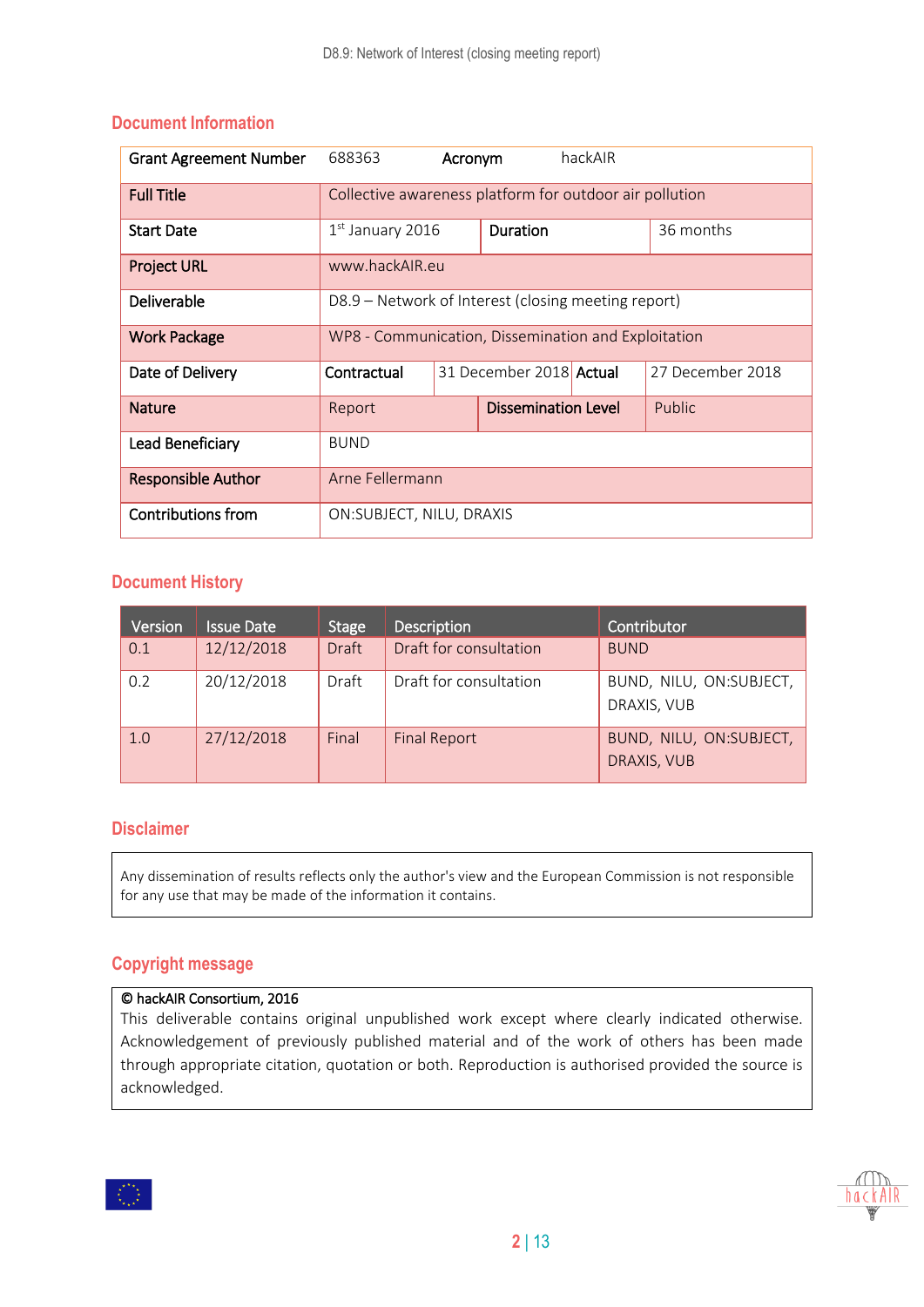### **Table of Contents**

| $\mathbf{1}$   |       |                                                                                                                                                                       |  |
|----------------|-------|-----------------------------------------------------------------------------------------------------------------------------------------------------------------------|--|
| $\overline{2}$ |       |                                                                                                                                                                       |  |
| 2.1            |       |                                                                                                                                                                       |  |
| 2.2            |       |                                                                                                                                                                       |  |
| 2.3            |       |                                                                                                                                                                       |  |
|                | 2.3.1 |                                                                                                                                                                       |  |
|                | 2.3.2 |                                                                                                                                                                       |  |
|                | 2.3.3 | hackAIR webinar "Air quality & participatory sensing - how to make it a match made in                                                                                 |  |
|                | 2.3.4 |                                                                                                                                                                       |  |
|                | 2.3.5 | Round Table "New opportunities for air quality sensing: lower cost sensors for public<br>authorities and citizen science initiatives" on Wednesday, 24 October 2018 8 |  |
| 3              |       |                                                                                                                                                                       |  |

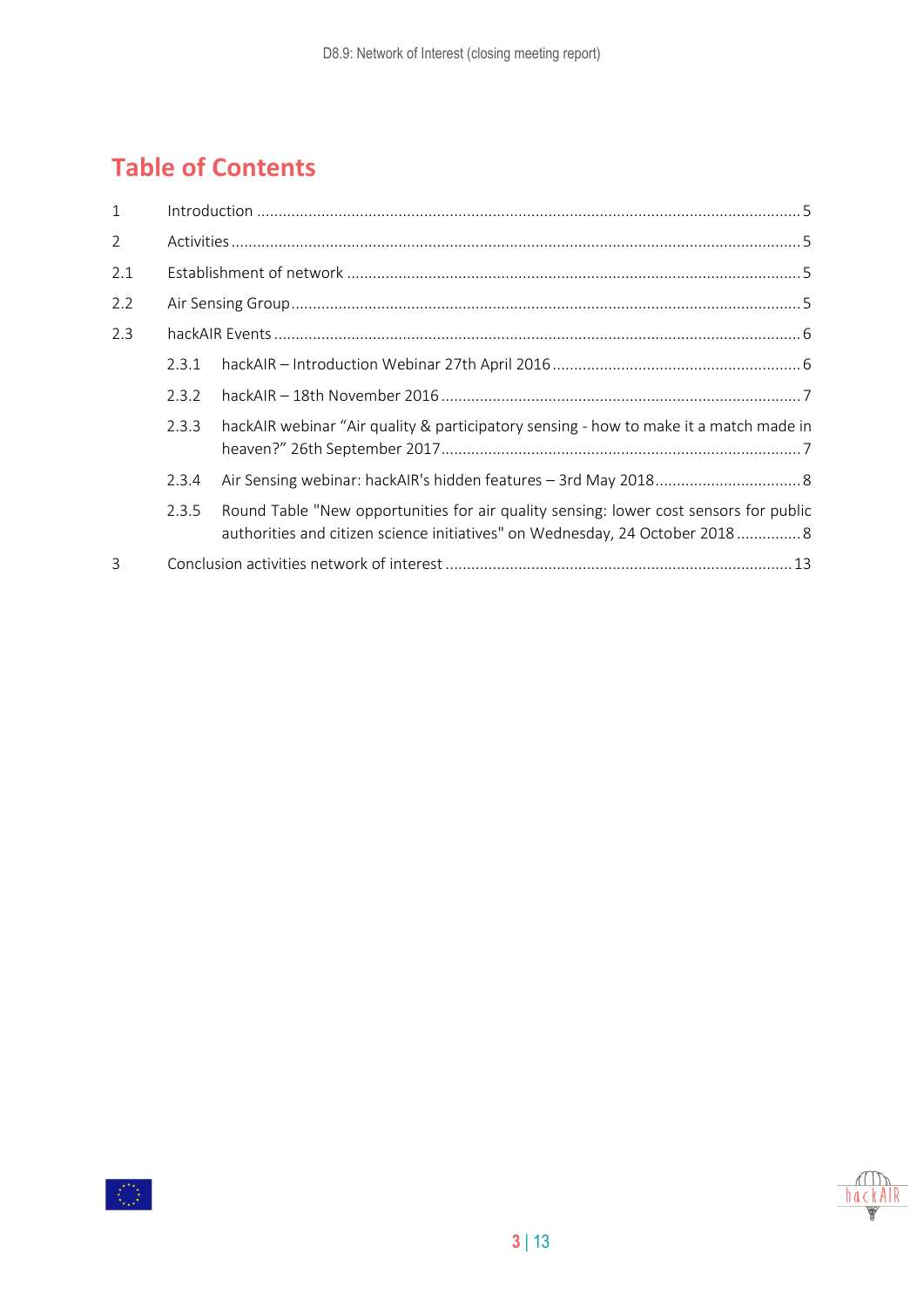### **Executive summary**

The project hackAIR aims at improving awareness about air quality in Europe and contributes to a change towards more pro-active and environmental friendly behaviour. hackAIR builds an open technology platform that citizens can use to access, collect and improve air quality information in Europe.

hackAIR knew that it was not alone in working on air quality monitoring and citizen science. Instead it functioned as part of a larger collective body of similar projects, organisations, companies and other stakeholders. So hackAIR, as part of its activities to disseminate and communicate the project, also carried out a number of activities to ensure that it was not working on closed off chambers but in cooperation or in exchange with others.

So within the three project years, the hackAIR partners organised an email group, 4 webinars and workshops, one larger policy roundtable in cooperation with the JRC and participated in over 70 events in order to ensure that hackAIR was active in the middle or the movement on citizen in air quality monitoring.

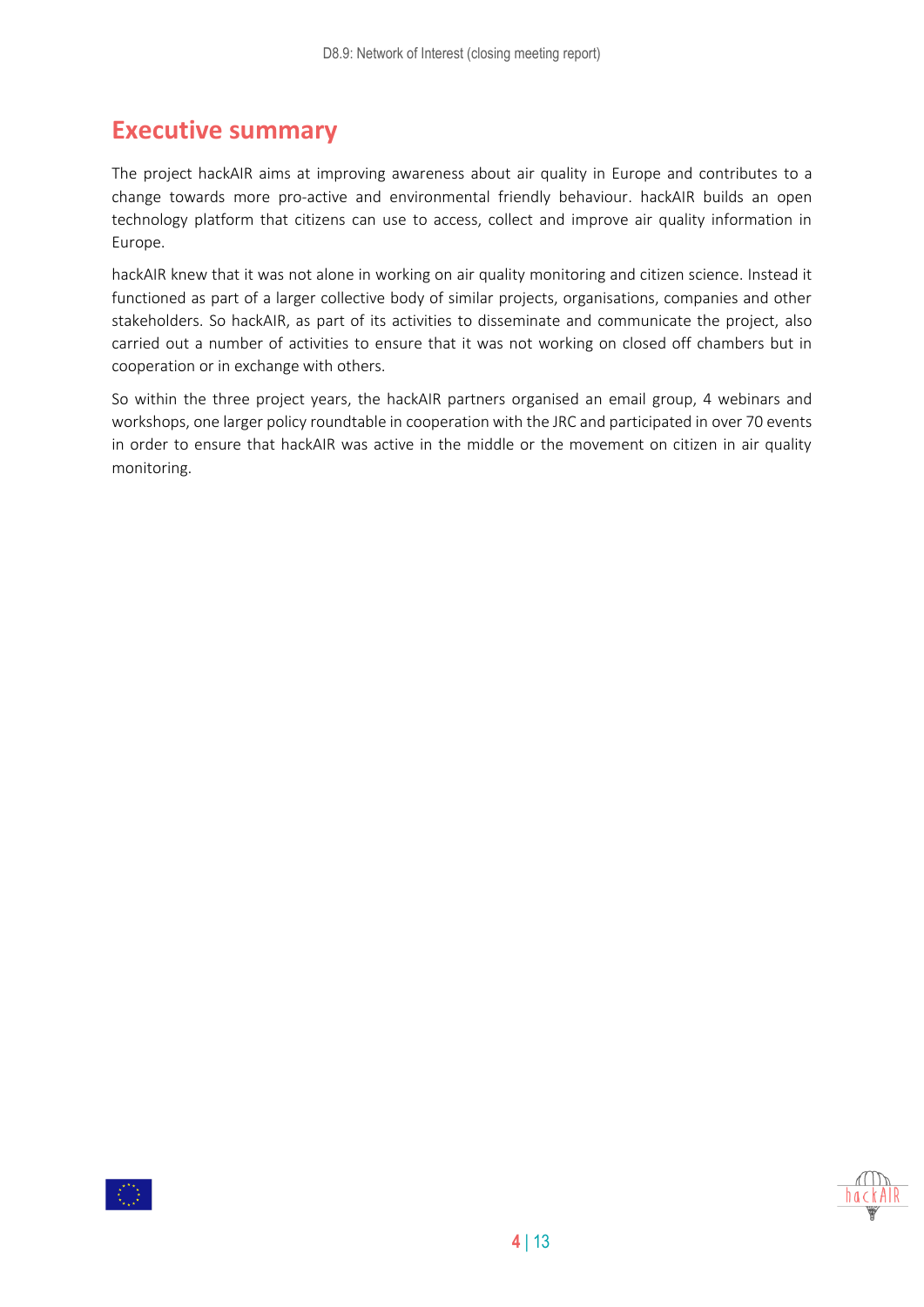## <span id="page-4-0"></span>1 Introduction

hackAIR recognises that it is active in an ecosystem of various organisations, projects and initiatives also involved in air quality monitoring on different levels. Therefore, an important part of the dissemination activities of hackAIR in the first phase of the project is to build awareness and interest about the project in the wider air quality community. There is a broad range of stakeholders with potential interest in the hackAIR project, including, but not limited to, researchers, policymakers or municipalities, but also advocacy organisations, grassroots initiatives or businesses and application developers.

hackAIR aims to involve these diverse stakeholders in order to achieve several outcomes:

- to provide input for the development of the hackAIR platform;
- to promote the use of the platform;
- to gather feedback on the project activities; and
- to discuss options to further exploit the results of the project with regard to sustainability of the project.

With this initial network the project build a conversation that would continue the next years and involved the air sensing group as well as several hackAIR events as well as numerous external events that the project partners participated in.

### <span id="page-4-1"></span>2 Activities

#### <span id="page-4-2"></span>**2.1 Establishment of network**

With the start of the project in January 2016, the project partners started a collection process of all relevant and known stakeholders to the project. This collection was based on the first analysis that already had been carried out for the project proposal in 2015 and additional proposals. Initially, the project was able to identify around 50 stakeholders, which were informed about the project. This list of stakeholders is constantly updated, whenever the project establishes new contacts.

Within the first months, the project partners reached out to a number of organisations with offers of dialogue and cooperation, using direct contacts, emails or phone calls. Information about the project was additionally spread via email groups like the "Clean Air" email list of the European Environmental Bureau.

#### <span id="page-4-3"></span>**2.2 Air Sensing Group**

In order to maintain an exchange with interested stakeholders beyond external discussion forums, the project organised a dedicated "Air Sensing" google group, which was launched on the 2<sup>nd</sup> of August 2016.

This email group intends to foster coordination between the different initiatives in the field of participatory sensing of air pollution and focusses on topics of interest to the participants, such as data quality, campaigning, visualisation or the sharing of data. Additionally it serves as a mean to inform stakeholders directly about progresses in the hackAIR project.

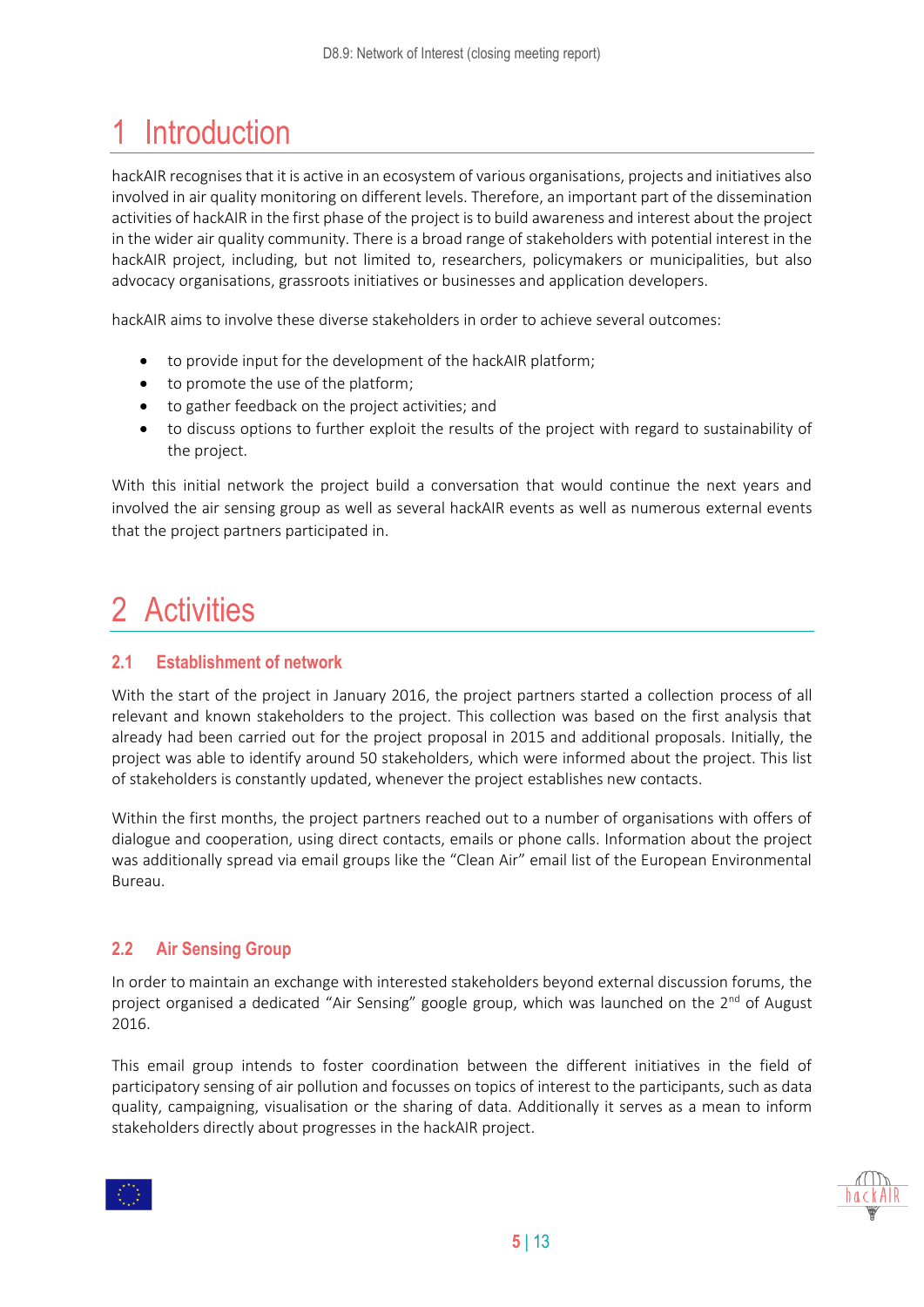<span id="page-5-0"></span>Until December 2018 the email list steadily grew to 76 members, representing various organisations, initiatives and private persons. It will continue to exist and serve conversations beyond hackAIR.

#### **2.3 hackAIR Events**

In order to establish personal ties between different organisations and ensure an open exchange between the project and others, hackAIR organised several events throughout the projects duration.

In total the project organised five dedicated events as part of the activities around the 'network of interest.

| $\bullet$ | hackAIR Introduction Webinar                  | $-27$ <sup>th</sup> April 2016       |
|-----------|-----------------------------------------------|--------------------------------------|
|           | • Air Sensing Workshop & Webinar              | - 18 <sup>th</sup> of November 2016  |
| $\bullet$ | Webinar "Air quality & participatory sensing" | - 26 <sup>th</sup> of September 2017 |
| $\bullet$ | Webinar: hackAIR's hidden features            | - 3 <sup>rd</sup> of May 2018        |
|           | • Final conference - Roundtable               | - 24 <sup>th</sup> of October 2018   |

#### <span id="page-5-1"></span>**2.3.1 hackAIR – Introduction Webinar 27th April 2016**

The first event took place on the 27th of April 2016, when hackAIR organized a webinar (Figure 1) to present the project to interested stakeholders. The invitation was sent to the list of interested stakeholders, to subscribers of the hackAIR newsletter and other email groups. It gave 8 participants the opportunity for questions and the project a good estimate of the interest for further discussion.



Figure 1. Screenshot of webinar presentation (April 27<sup>th</sup>, 2016)

Participating institutions were the Centre for Social Innovation (CSI), the Vrije Universiteit Brussel (VUB), the Trinity College Dublin, the Helmholtz-Centre for Environmental Research, the European Environmental Citizens' Organisation for Standardisation, the German Environmental Aid (DUH) and the Health and Environment Alliance HEAL (Table 1). Based on

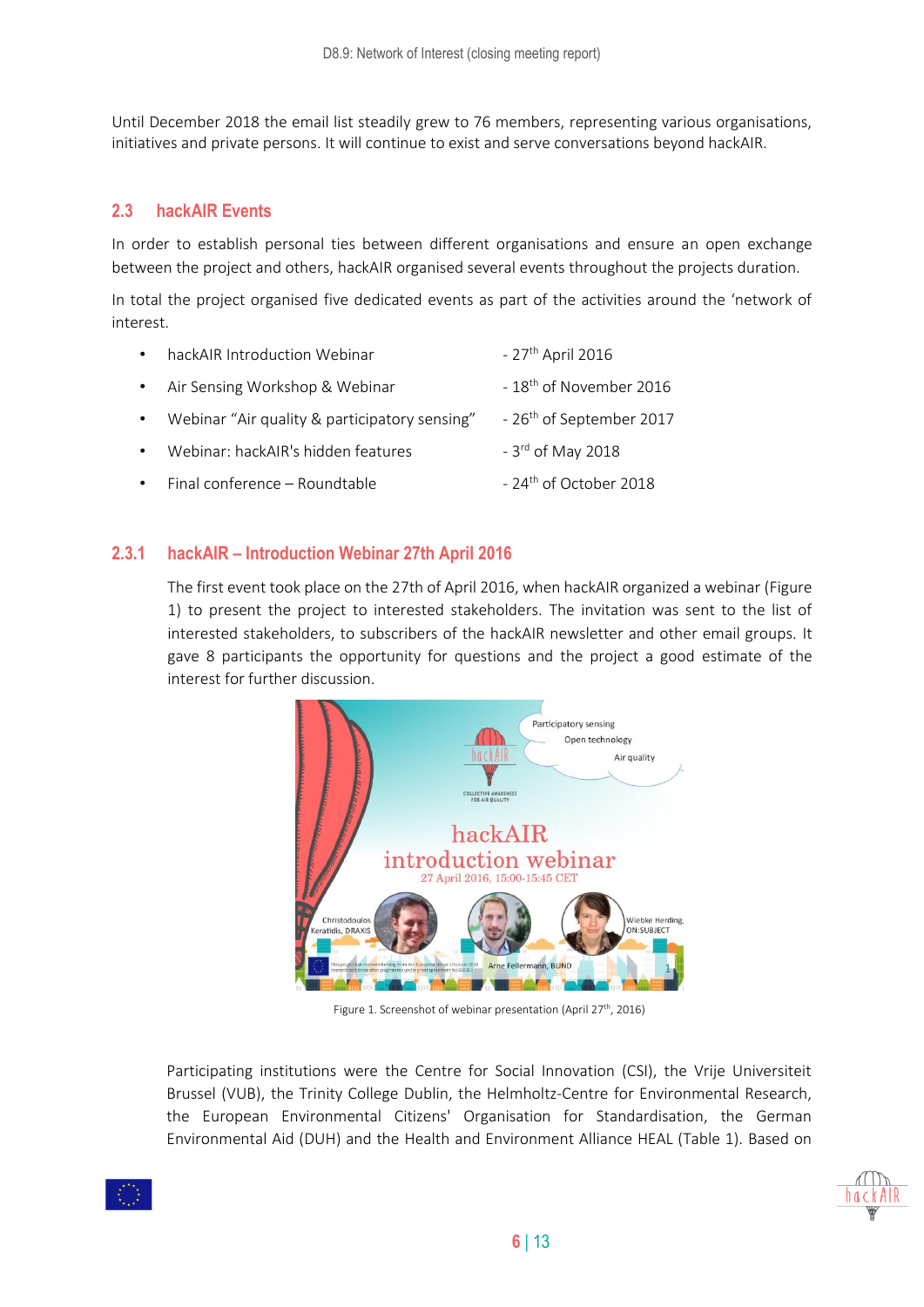the feedback from the webinar (Table 2, Figure 2), hackAIR decided to prepare the launch of the "Air Sensing" google group.

#### <span id="page-6-0"></span>**2.3.2 hackAIR – 18th November 2016**

On a second event on November 18th, 2016 in Berlin hackAIR invited participants to get an overview of several projects and initiatives. It had a total of 23 participants from 8 European countries, 5 locally in Berlin and 18 virtually over the conference tool ZOOM. The event featured presentations from the German Environment Agency (UBA) and the Dutch National Institute for Public Health and the Environment (RIVM).



Figure 2. Screenshot of the workshop interface (18<sup>th</sup> November 2016)

#### <span id="page-6-1"></span>**2.3.3 hackAIR webinar "Air quality & participatory sensing - how to make it a match made in heaven?" 26th September 2017**

Focused more on the preparation of the pilots and the development of the platform and hardware, hackAIR waited in the first half of 2017 with interacting with other projects but returned to its network of interest in the summer of that year and organized a webinar to bring different active stakeholders together on the 26<sup>th</sup> of September 2017.



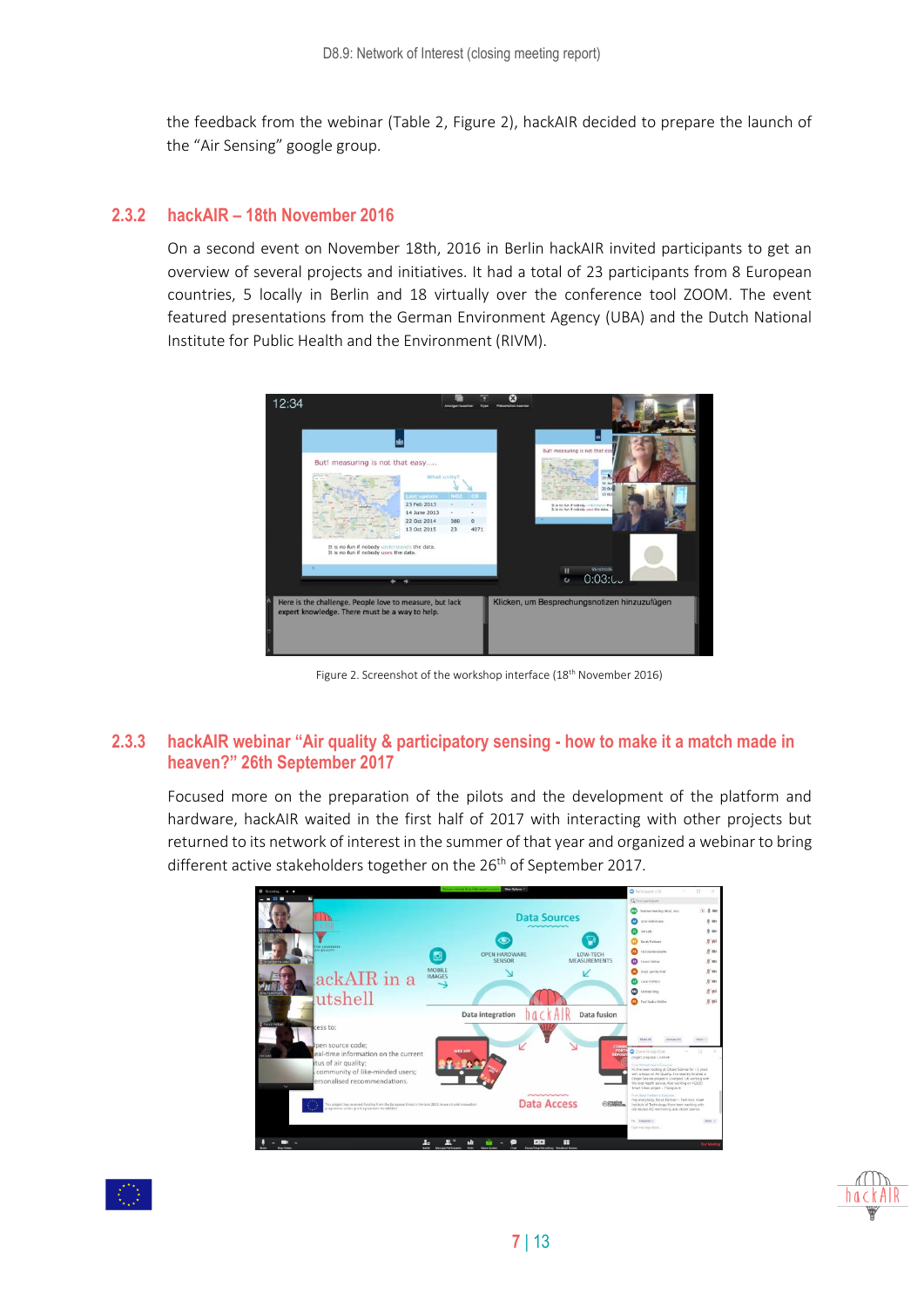#### Figure 3. Screenshot of the workshop interface (27<sup>th</sup> September 2017)

23 participants engaged in a very interesting discussion on the role and perspectives of governments and citizen science, the challenges of data validation and sensor calibration in AQ monitoring, gave feedback on the hackAIR application in development and discussed thoughts on how to increase user engagement.

#### <span id="page-7-0"></span>**2.3.4 Air Sensing webinar: hackAIR's hidden features – 3rd May 2018**

hackAIR organized a further webinar on Thursday the 3. May 2018. Its focus was to present the final piloted version of the hackAIR platform and present what has been going on in the pilots since the platforms launch in February 2018.

With 10 registered participants we were able to brainstorm on possible lessons and collaborations for the future and answer some questions about the current state of the project.

Recordings of the presentations were later published in a blog post here: [http://www.hackair.eu/hackairs-hidden-features.](http://www.hackair.eu/hackairs-hidden-features)

#### <span id="page-7-1"></span>**2.3.5 Round Table "New opportunities for air quality sensing: lower cost sensors for public authorities and citizen science initiatives" on Wednesday, 24 October 2018**

With the projects end in 2018 already after the last webinar the idea was born to bring together all relevant stakeholders of citizen science on air quality in Europe in order to gather the current state of the art.

After first concept ideas hackAIR contacted the Joint Research Centre of the European Commission (JRC) to jointly host a roundtable "New opportunities for air quality sensing: lower cost sensors for public authorities and citizen science initiatives" in Frankfurt on the 24<sup>th</sup> of October.





New opportunities for air quality sensing: lower cost sensors for public authorities and citizen science initiatives Round Table | 24 October 2018 | http://bit.ly/hackAIR-roundtable

- Where? Saalbau Griesheim, Schwarzerlenweg 57, Frankfurt (Main), Germany
- When? Wednesday, 24 October 2018 | 09:30-16:30

Figure 4. Invitation Screenshot (24<sup>th</sup> October 2018)

The roundtable turned out to be a highly qualitative gathering of 48 professionals in the field of citizen science in air quality and a programme that was dense and did leave the audience highly appreciative of the discussion.

The day specifically asked the questions:

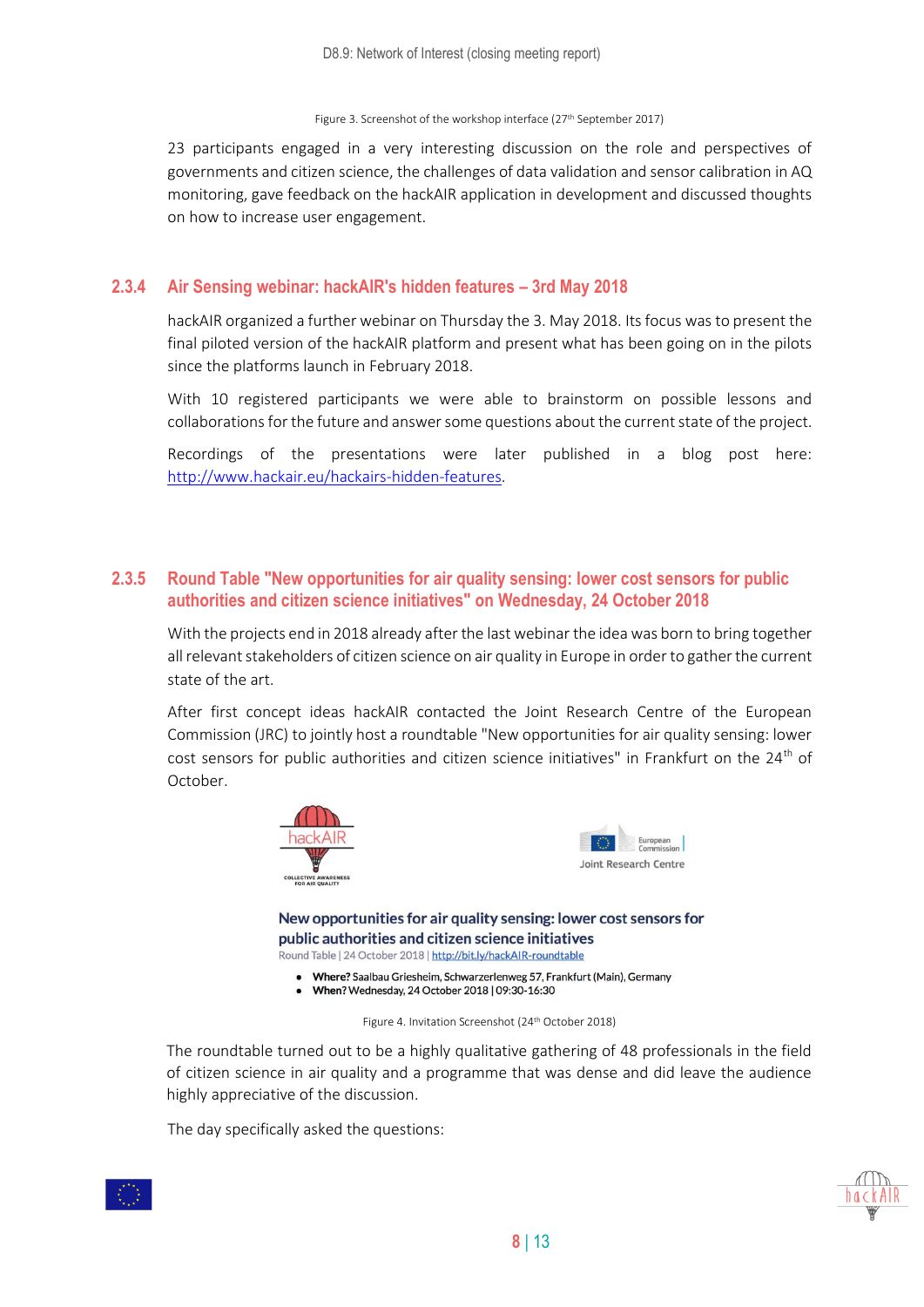- o What requirements do we see to make best use of the data gathered by low-cost air quality sensors (quality assurance, calibration, integration)?
- o How can we scale the impact of low-cost sensing in air quality beyond single initiatives?
- o How can we better use and communicate the air quality data that is available across initiatives?

The day in several interactive rounds dealt with a number of different topics. In the first block the central question was how to Increase the uptake of air quality from lower-cost sensing systems information in policy and society. The day identified different reasons to involve citizens, bottom-up initiatives, science institutions as well as government institutions and agencies.

In the second block in the afternoon, the roundtable dealt with the question on how to make use of air quality data from multiple sources. There several different aspects were analysed in focus groups that created short key points on each subject:

- o Data quality: coping with varying levels of data quality
- o Interoperability: comparing and integrating measurements from multiple sources
- o Modelling: analysing and learning from the multitude of air quality measurements available
- o Calibration: improving the quality of air quality information
- o Data management: sharing data and honouring sources, confidentiality and ownership



Figure 5. Twitter Photo Roundtable (24th October 2018)

Finally, the day made suggestions on how to move ahead, which is important to discuss given that a single day often calls for further action. In a nutshell, the day considered the following actions most important and urgent to take:

o Sharing the results with the wider community and ensuring the re-use of existing practices, e.g. via the ECSA (European Citizen Science Association) Working Group on



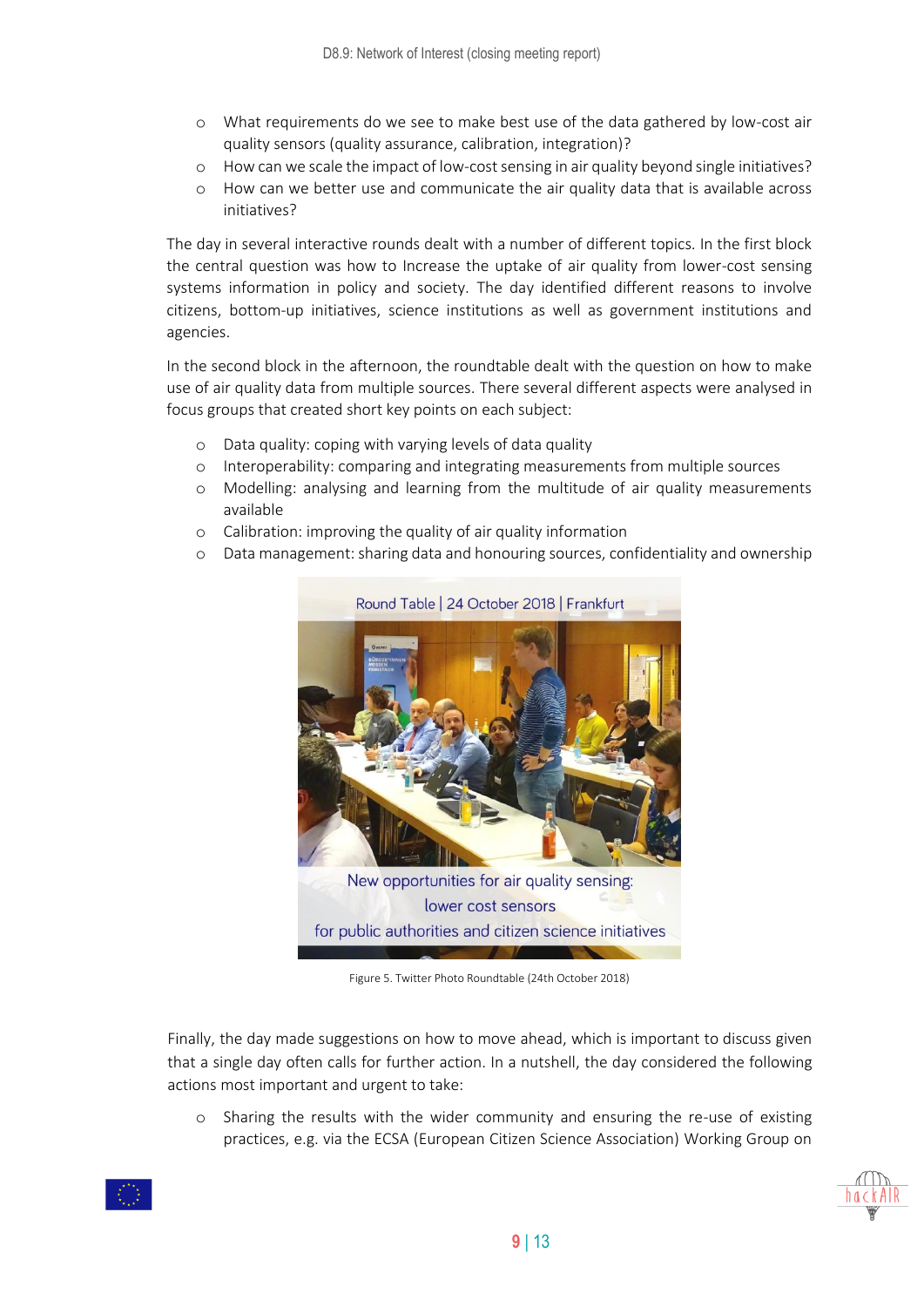Air Quality, but also within the European Network of Air Quality Reference Laboratories (AQUILA).

- o Collecting outcomes from research projects, which show interdisciplinary results on the crosscutting themes discussed in this Joint Statement.
- o Keeping networked organizations aligned or forming a coordinated effort by relevant (country-based) bodies of institutions to keep an overview and up-to-date policy diagnosis of the learning curve that is currently taking shape.
- o Facilitating exchange and dissemination of (inter-) disciplinary knowledge by the various actions and research projects that are being organized and rolled-out, both by local governments, research groups, civil groups and citizen science communities.
- o Taking up some of the recommendations of this document in smaller groups, including the organisation of a series of follow-up meetings on dedicated topics, elaborating further on the feedback received in Frankfurt.

The JRC has kick-started the idea to formulate a public statement of the roundtable that will be published online and will feature the most important key points of the days discussion. This document was not yet ready by the time of this report but will be available online by the beginning of 2019.

#### **2.4 External Events**

By the end of the hackAIR project, hackAIR project partners had participated in 74 external events, including at least the most important. They did so either in order to present the project in presentations or poster sessions or to network with other stakeholders.

| Start date | Description                                                  | Partner present |
|------------|--------------------------------------------------------------|-----------------|
| 16.02.2016 | Fachgespräch Luftreinhaltung (DUH)                           | <b>BUND</b>     |
| 24.02.2016 | Clean Air Working Group of the European Environmental        | <b>BUND</b>     |
|            | <b>Bureau</b>                                                |                 |
| 01.03.2016 | <b>ENGINE</b>                                                | <b>CERTH</b>    |
| 17.04.2016 | European Geosciences Union General Assembly 2016             | <b>NILU</b>     |
| 22.04.2016 | Design & the City: MAKING SENSE. ADVANCES AND                | ONSUB           |
|            | EXPLORATIONS IN PARTICIPATORY SENSING.                       |                 |
| 09.05.2016 | Living Planet Symposium 2016                                 | <b>NILU</b>     |
| 17.05.2016 | SWEEM-1st International Workshop on the Social Web for       | DRAXIS + CERTH  |
|            | Environmental and Ecological Monitoring                      |                 |
| 18.05.2016 | Technology Forum: "Technology Forum aims to bring in         | <b>DRAXIS</b>   |
|            | contact industrial bodies and research organisations towards |                 |
|            | the development of innovative products with international    |                 |
|            | perspective."                                                |                 |
| 18.05.2016 | CAPS community meeting and workshop                          | Draxis          |
| 19.05.2016 | First International ECSA Conference 2016                     | DRAXIS + NILU   |
| 31.05.2016 | GEO European Projects Workshop                               | <b>NILU</b>     |
| 07.06.2016 | Citizen Observatories for Water Management (COWM)            | <b>NILU</b>     |
|            | workshop                                                     |                 |
| 07.06.2016 | Making Sense workshop: Co-Designing for Citizen Sensing      | <b>VUB</b>      |
|            | (Brussels)                                                   |                 |

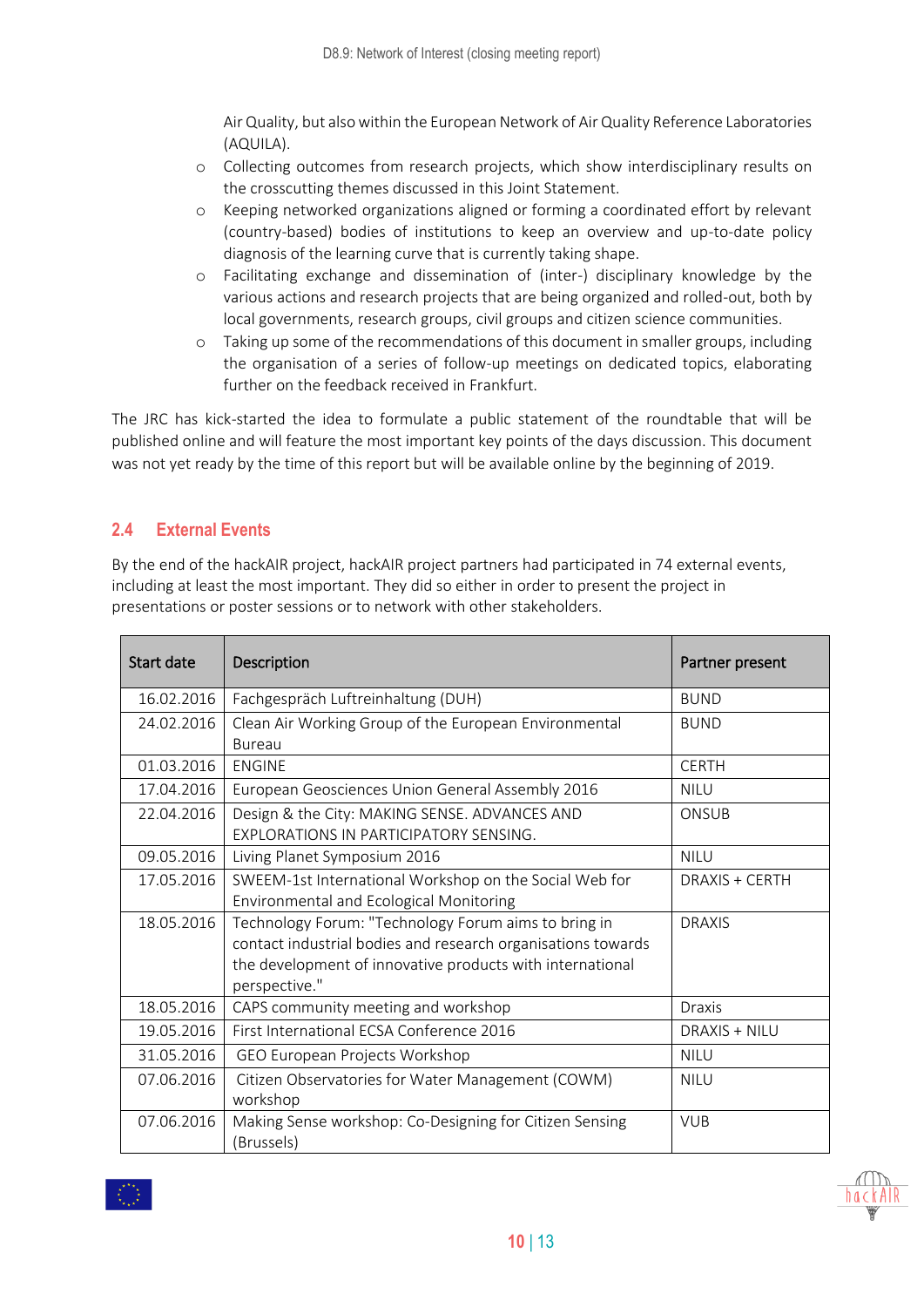| 29.06.2016 | CAPS Policy Workshop on Digital Social Innovation                                                      | <b>VUB</b>        |
|------------|--------------------------------------------------------------------------------------------------------|-------------------|
| 01.09.2016 | 28th Annual conference International Society for                                                       | <b>NILU</b>       |
|            | Environmental Epidemiology (ISEE)                                                                      |                   |
| 10.09.2016 | Eindhoven Maker Faire                                                                                  | ON:SUBJECT        |
| 12.09.2016 | ISEEM / Conference on internet science                                                                 | DRAXIS/CERTH/NILU |
| 23.09.2016 | New perspectives for the control and prevention of air                                                 | <b>NILU</b>       |
|            | pollution in urban environments.                                                                       |                   |
| 26.09.2016 | ICT Proposers' Day                                                                                     | <b>DRAXIS</b>     |
| 26.09.2016 | Inspire: Infrastructure for Spatial Information in the European<br>Community                           | <b>DRAXIS</b>     |
| 13.10.2016 | <b>CIENS Urban Conference</b>                                                                          | <b>NILU</b>       |
| 13.10.2016 | Mapping, Sensing and Crowdsourcing Information                                                         | <b>NILU</b>       |
| 18.10.2016 | Round table BRAL 'citizen air quality meter'                                                           | <b>VUB</b>        |
| 22.10.2016 | Climathon workshop in Thessaloniki                                                                     | <b>DRAXIS</b>     |
| 08.11.2016 | European Stakeholder Round Table on Citizen and DIY Science<br>and Responsible Research and Innovation | <b>BUND</b>       |
| 14.11.2016 | Workshop (Un)Plugging Data in Smart City-Regions                                                       | <b>VUB</b>        |
| 01.12.2016 | Project update to the Clean Air Working Group of the EEB                                               | <b>BUND</b>       |
| 05.12.2016 | VDI/DECHEMA/GDCh Expert Forum on Atmospheric                                                           | <b>BUND</b>       |
|            | Chemistry - New and emerging technologies: Impact on air                                               |                   |
|            | quality and climate                                                                                    |                   |
| 12.12.2016 | kick-off meeting COST Action CA15212: Citizen Science to                                               | <b>NILU</b>       |
|            | promote creativity, scientific literacy, and innovation                                                |                   |
|            | throughout Europe                                                                                      |                   |
| 01.02.2017 | Digital Social Innovation Fair 2017 (Rome, Italy)                                                      | <b>DRAXIS</b>     |
| 27.02.2017 | Haldenkanalen som nasjonalt laboratorium for det grønne<br>skiftet (Eidsverket, Norway)                | <b>NILU</b>       |
| 13.03.2017 | SmarterLabs - Citizen Science for Brussels Air (Brussels,<br>Belgium)                                  | <b>VUB</b>        |
| 27.03.2017 | Researchers Breakfast on Air Quality & Citizen Science<br>(Brussels, Belgium)                          | <b>VUB</b>        |
| 07.04.2017 | Seminar at students at the University of Thrace                                                        | DUTH              |
| 23.04.2017 | European Geosciences Union General Assembly 2017 (Vienna,<br>Austria)                                  | <b>NILU</b>       |
| 05.05.2017 | Making Sense - Citizen Science Air Quality Meet up                                                     | ONSUB             |
|            | (Amsterdam, Netherlands)                                                                               |                   |
| 06.05.2017 | Athens Mini Maker Faire                                                                                | <b>TEI</b>        |
| 22.05.2017 | Levende grønne byer (Oslo, Norway)                                                                     | <b>NILU</b>       |
| 06.06.2017 | GDC webinar 'Gamification, a driver for behaviour change in                                            | <b>VUB/DRAXIS</b> |
|            | sustainable cities' (online)                                                                           |                   |
| 08.06.2017 | Beijing International Forum on Metropolitan Clean Air Actions<br>(Beijing, China)                      | <b>NILU</b>       |
| 13.06.2017 | Urban Air Quality Partnership - Stakeholders Workshop                                                  | <b>DRAXIS</b>     |
|            | (London, UK)                                                                                           |                   |
| 10.07.2017 | 2nd CAPS Community Workshop (Volos, Greece)                                                            | ALL               |
| 09.09.2017 | 82nd Thessaloniki International Fair                                                                   | <b>DUTH</b>       |
| 18.09.2017 | REQUA Final Workshop (Thessaloniki, Greece)                                                            | <b>DRAXIS</b>     |

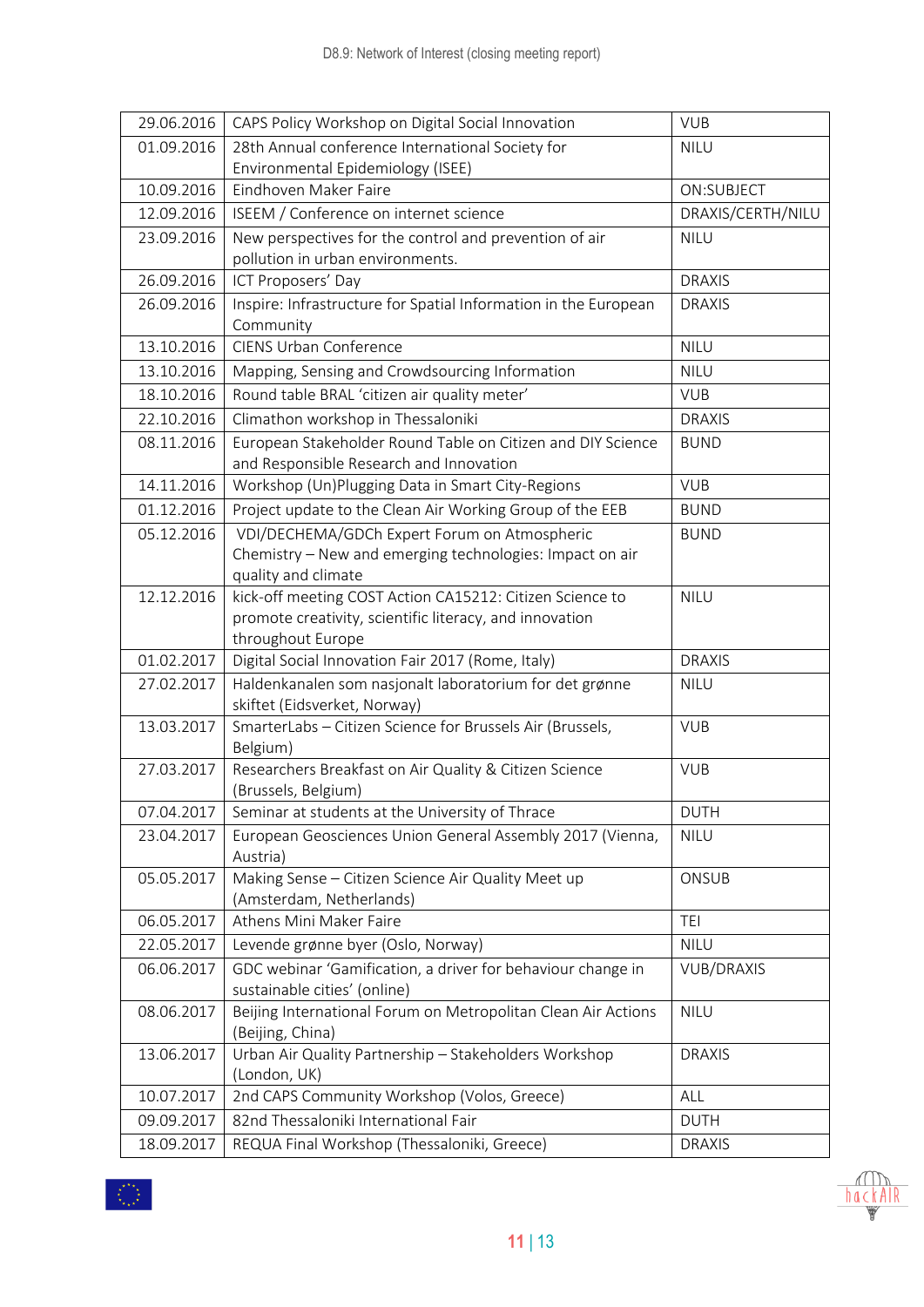| 26.09.2017 | 14th international conference on urban health                                                                                                                                               | <b>NILU</b>                    |
|------------|---------------------------------------------------------------------------------------------------------------------------------------------------------------------------------------------|--------------------------------|
| 18.10.2017 | NTNU Sustainability Science Conference (Trondheim, Norway)                                                                                                                                  | <b>NILU</b>                    |
| 25.10.2017 | Lecture 2 - Air pollution Teacher Course (Tromsø, Norway)                                                                                                                                   | <b>NILU</b>                    |
| 06.11.2017 | Anti-air pollution measures Exploitation event in Brussels                                                                                                                                  | DRAXIS, CREVIS                 |
| 08.11.2017 | Citizen Science Researchers Meeting on Air Pollution (Brussels,<br>Belgium)                                                                                                                 | VUB/DRAXIS/CREVIS              |
| 15.11.2017 | Clean air working group (Paris, France)                                                                                                                                                     | <b>BUND</b>                    |
| 17.11.2017 | Bundesdelegiertenversammlung (Berlin, Germany)                                                                                                                                              | <b>BUND</b>                    |
| 22.11.2017 | 4th International Conference on Internet Science                                                                                                                                            | CERTH, DRAXIS,                 |
|            | (Thessaloniki, Greece)                                                                                                                                                                      | <b>VUB</b>                     |
| 28.11.2017 | Air Quality Roundtable with DUH (Berlin, Germany)                                                                                                                                           | <b>BUND</b>                    |
| 20.12.2017 | Smart Citizens Lab workshop #3: luchtkwaliteit bij vuurwerk<br>meten                                                                                                                        | ONSUB                          |
| 22.01.2018 | Citizen Science Lab: Air Pollution                                                                                                                                                          | ONSUB                          |
| 14.02.2018 | Connected Technologies for Social Good, organized by CAPSSI<br>(Brussels, Belgium)                                                                                                          | CREVIS, VUB,<br>ONSUB          |
| 03.03.2018 | Towards Clean Air with Open Data, organized by Open<br>Knowledge Belgium (Brussels, Belgium)                                                                                                | <b>VUB</b>                     |
| 03.03.2018 | Open Data Day in Frankfurt and Stuttgart, Germany                                                                                                                                           | <b>BUND</b>                    |
| 09.03.2018 | Netzwerktreffen Kurs Zukunftspiloten (Bad Harzburg,<br>Germany)                                                                                                                             | ONSUB                          |
| 25.04.2018 | Researchers Breakfast on Air Quality & Citizen Science<br>(Brussels, Belgium)                                                                                                               | <b>VUB</b>                     |
| 22.05.2018 | 4th International Conference on Decision Support System<br>Technology (Heraklion, Greece)                                                                                                   | <b>CERTH</b>                   |
| 25.05.2018 | Green Week Partner Event                                                                                                                                                                    | DRAXIS, ONSUB,<br>CREVIS, NILU |
| 03.06.2018 | Annual Conference of the European Citizen Science<br>Association                                                                                                                            | DRAXIS, ONSUB,<br>VUB, NILU    |
| 10.06.2018 | 2018 IEEE Image, Video, and Multidimensional Signal<br>Processing Workshop                                                                                                                  | <b>CERTH</b>                   |
| 14.06.2018 | Facebook event                                                                                                                                                                              | <b>NILU</b>                    |
| 19.06.2018 | Dissemination event at NILU (icecream and boller)                                                                                                                                           | <b>NILU</b>                    |
| 14.09.2018 | Citizen Science Interoperability Experiment Kickoff (Stuttgart,<br>Germany)                                                                                                                 | ONSUB                          |
| 21.09.2018 | Measuring together - citizen science (Bilthoven, Netherlands)                                                                                                                               | ONSUB                          |
| 24.09.2018 | 'A community engaging air quality monitoring network' at<br>10th IUHPE - Health Promotion in the Life Course, hosted by<br>the Norwegian University of Science and Technology,<br>Trondheim | <b>NILU</b>                    |
| 25.09.2018 | Crowdsourcing for the common good (Urbino, Italy)                                                                                                                                           | <b>DRAXIS</b>                  |
| 27.09.2018 | Workshop with PM sensor, Science fair, Oslo                                                                                                                                                 | <b>NILU</b>                    |
| 26.10.2018 | Mozfest, London                                                                                                                                                                             | ONSUB                          |
| 14.11.2018 | CAPTOR International Conference, Milan                                                                                                                                                      | ONSUB                          |
| 25.11.2018 | 'Setting up a citizen science community for air quality<br>monitoring', at Urban Transitions 2018, 25-27 November<br>2018, Sitges                                                           | <b>NILU</b>                    |